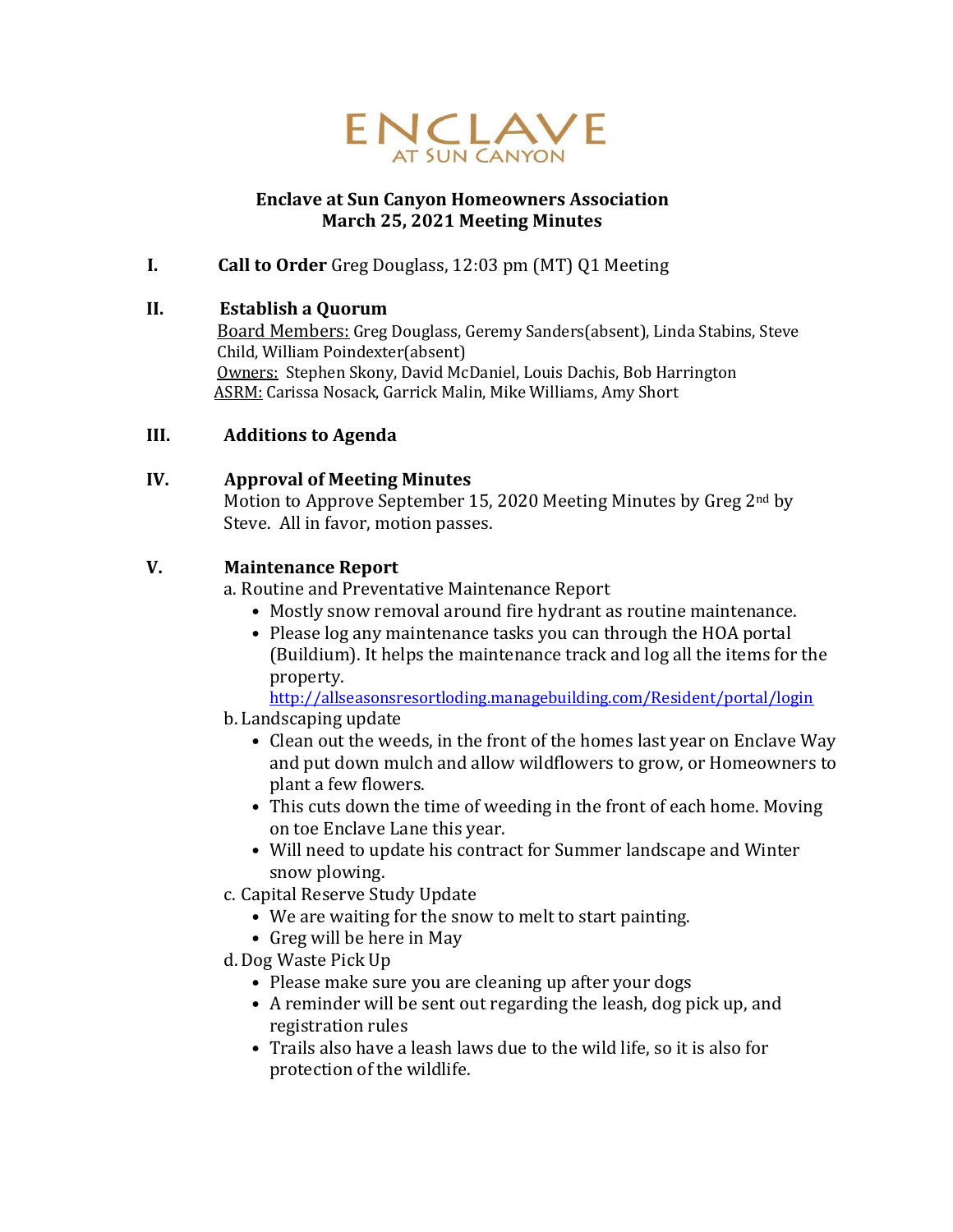# **VI. Financials**

- a. Garrick provided a complete detailed report on the community's year to date on finances. Including items that were over and under budget.
- b.Steve Urry developer's funds were used to fix the bridge
- c. New homeowners have helped to fill the reserve funds.
- d. Discussed the highlights of 2021 Budget.
- e. No delinquent accounts at Enclave, and most homeowners have prepaid their dues.
- f. No capital expenses as of yet for the year. The big project planned for the year that has been budgeted is painting the homes.

# **VII. Governance**

- a. Welcome to New Owners
	- No issues getting everyone up to speed.
	- The Board does have access to reports on the portal in Buildium
	- And just another reminder to put maintenance tickets in through the portal.
- b. Insurance Assessment Report
	- HOA is responsible for the structures in the communities.
	- Homeowners should cover the contents within the home with an Ho6 policy
	- We did an evaluation/audit and felt we needed to raise the total coverage amount, which raised the premiums. Which we will be able to cover in the budget.
	- We needed to make sure we were all covered appropriately.
	- The audit did require a fire suppression system so we are waiting for updates from the auditor, to make sure there was not a miscommunication due to a non-onsite visit.
	- Make sure you tell your personal policy that we have fire suppression sprinklers to potentially lower your premiums.
- c. Painting Bids
	- Next homes to be painted this year are the homes along Enclave Way. Except 17/18, which was painted last year.
	- Mike W has bids ready to move forward for scheduling dates.
		- Motion to Approve Provine Painting by Greg, 2<sup>nd</sup> by Linda. All in favor, motion passes.
- d. Forestry Project Update/Trailhead
	- 60+ acres we are responsible for has a number of dead trees. Some trees are being killed by bugs and beetles.
	- 9 areas to be focused on based on proximity of the homes, working on the areas closed to homes and working further away.
	- We would hire someone to come in and thin out the area, while respecting the wildlife habitats.
	- \$30,000 has been budgeted to start with the first zone closest to the homes. Some homeowners have also contributed monies, so we have roughly \$65,000 to contribute.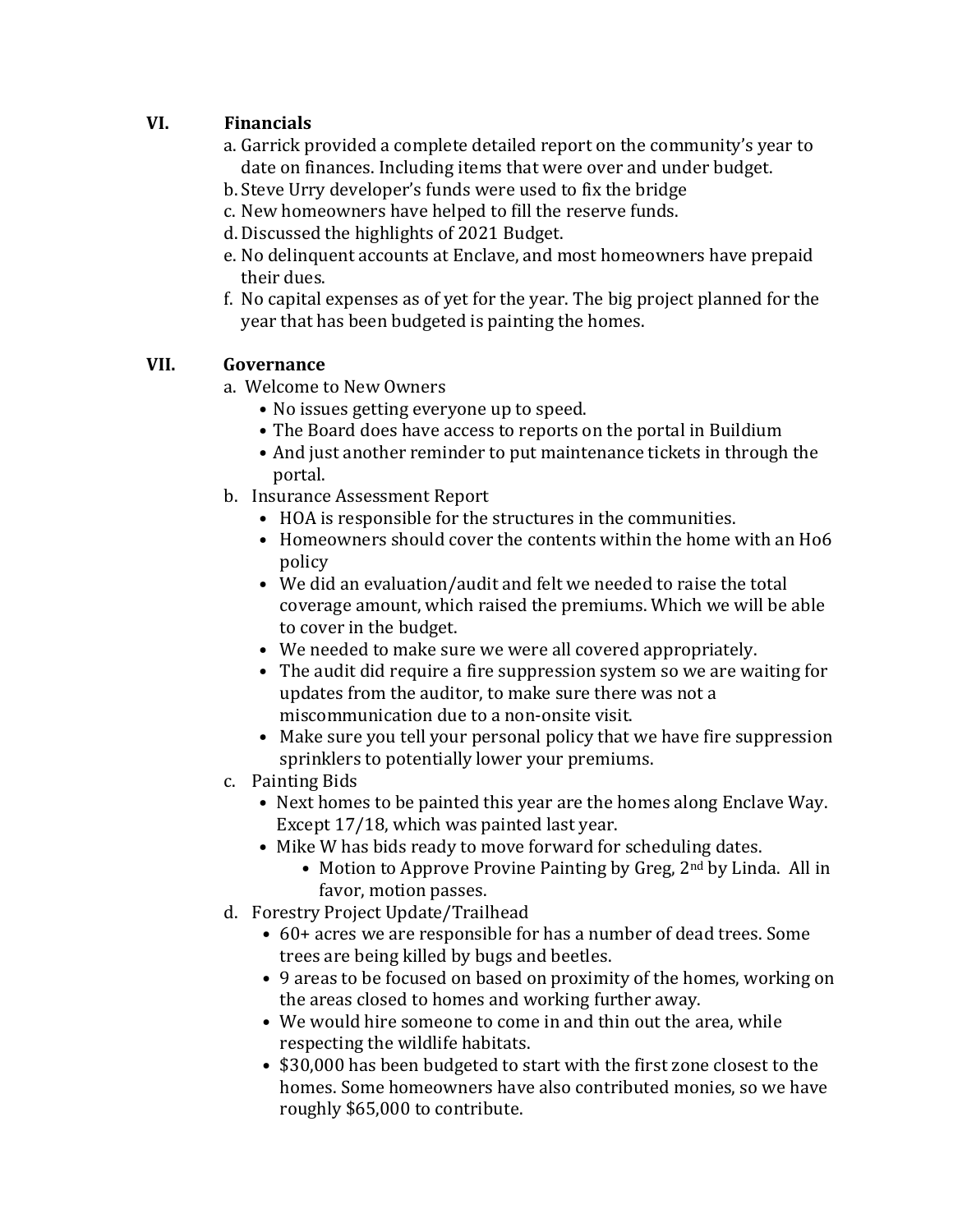- In the winter we will do a controlled burn with Summit County.
- Taking the trees out and reducing the fire risk is worth it.
- Ace and Alpine have both given bids. Ace will do the cutting and burn as well as helped us apply for Federal Grants to help take care of this project.
- We have made the finals for the Federal Grants. We are down to the final 20 communities who applied for these grants.
- We need to make a decision on if we want to move forward with Ace or Alpine for the cutting portion. We will use Ace for the burn, since Alpine does not do the burn part of the project. Alpine is local, Ace is not. Both have the same meth and approach to clean up the mountain.

#### **VIII. Homeowner Comment**

- I'm wondering if there are any plans to plant the NW hill above Enclave Way? Response: no, the southern facing slopes in our area don't hold vegetation well (as you can see by that area and the other southern slope above Bear Hollow drive). We also don't have water access to that area. Even if we did pay for water access it would be extremely expensive to keep plants alive there. Our plan is to keep the weeds out and let nature continue to develop itself on the land.
- Our railing is starting to show signs of rust/fading, I'm curious if there are products we could use to extend the life of the powder coat. Response: we have not yet found anything. Some neighbors use a cleaning product like Simply Green and do a light scrub (sponge only) to keep the dirt off. Please note that some of that fading is actually the way they came installed originally. They weren't pristine when installed. We priced out getting the railings re-powder coated and it's cost prohibitive. So, we will look at our new capital plan and probably plan for replacements in the future.
- In the discussion about the forest conservation, what is the overall discussion on the bridge and trail connecting at the cul de sac? Response: The new board has yet to discuss it but we will once the forestry plan is set in the next month or so. An ideal time to build out the new trailhead at the top of Enclave Lane and connect it to the existing private trail is once they start to thin out the forest and cut trees and logs. We anticipate evaluating that and pricing it out in the next 2-3 months. We'll come back to the homeowners with the details prior to moving forward with any plans of course.

#### **IX. Next Meeting Date**

• Q2 HOA Meeting: TBD

### **X. Adjournment 12:58pm MT**

**XI. Executive Session**